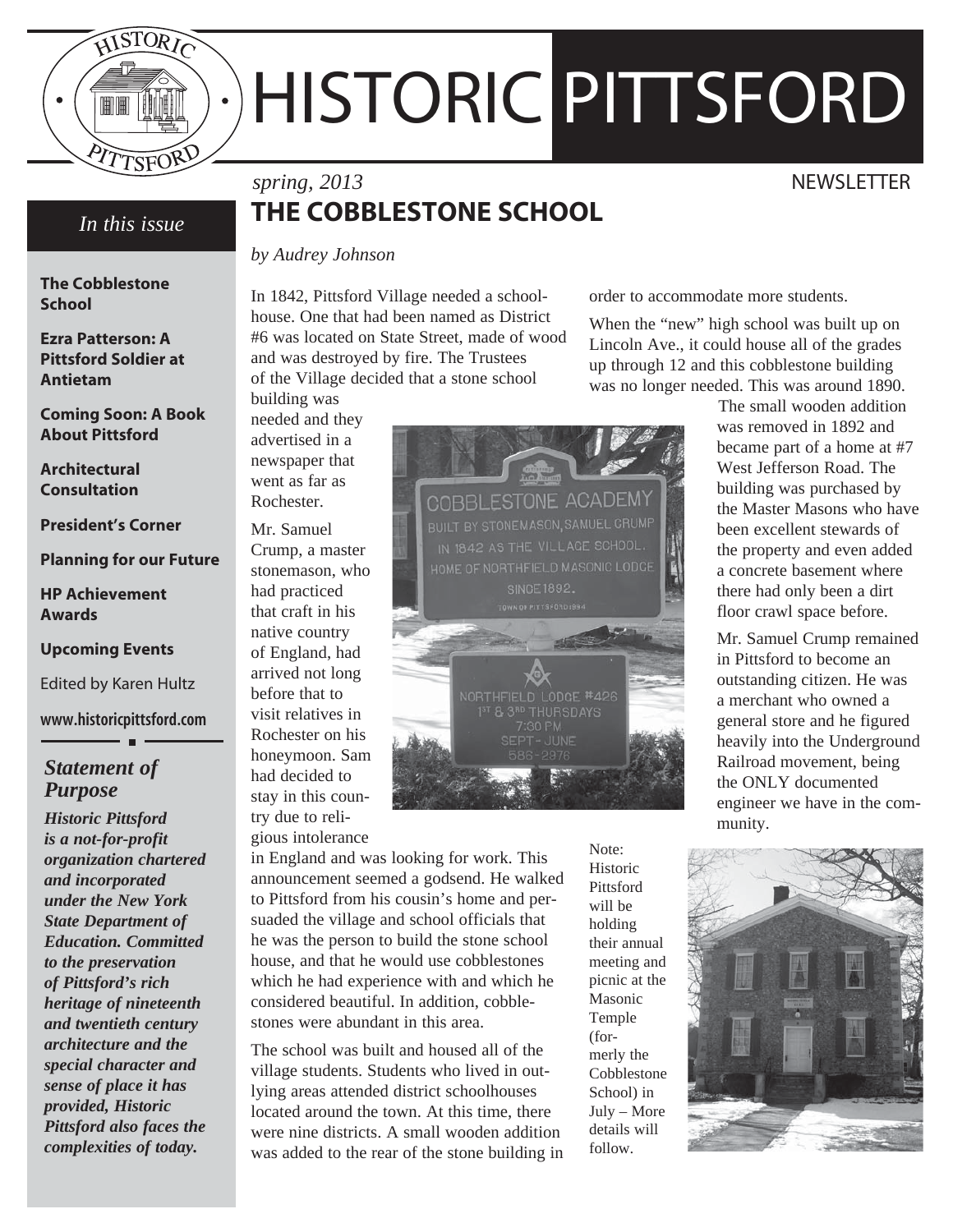## **EZRA A. PATTERSON: A PITTSFORD SOLDIER AT ANTIETAM**

## *by Vicki Masters Profitt*

Antietam.What came to be known as the bloodiest day of battle in American history also happened to be the first engagement in which the 108th New York Volunteer Infantry participated. This was to be the only battle for Ezra A. Patterson of Pittsford, for Ezra did not survive to fight another day.

Ezra A. Patterson was born in July, 1841 to Aaron B. and Jane Ann Hecox Patterson. While Aaron farmed their land in Pittsford, Jane Ann cared for Ezra and his brother, Mortimer, who was born in 1847. A daughter,

Alice, would be born in 1852. However, Jane Ann did not live long enough to raise her children to adulthood. She died in 1853 at age 35 and was laid to rest at the Pioneer Burying Ground in Pittsford. After Jane's death, Aaron Patterson married her sister, Harriet Hecox.

By 1860, Ezra could be found in Marion, New York, working for Marvin Rich as a merchant's clerk. However, once the Civil War began, Ezra wasn't content to work in an office while others went off to fight. He enlisted in Co. C of the 108th New York Volunteer Infantry on July 21, 1862, and was mustered in on August 18th. Ezra A. Patterson had just celebrated his 21st birthday. At 5' 7 1/2" tall, Ezra was of



average stature for those times. However, he must have been a striking figure with his light complexion, black hair and grey eyes.

After his quick promotion to First Sergeant, Ezra and the 108th traveled through several states before arriving in Maryland. The 108th had only mustered in one month earlier, and they were about to get a trial by fire.

On the morning of September 17, 1862, the men of the 108th were awakened at 4:00 a.m. and told to get breakfast and be prepared to march. The battle commenced and Ezra was wounded in action. He would have been carried to the field hospital for treatment. After over a week at the field hospital, a train of ambulances transported the wounded to Washington, D.C. Ezra was among those in the ambulances.

Carver Hospital in Washington D.C. was to be Ezra's last stop. It was at Carver that Ezra began to recover from his wounds. In fact, he was well enough to receive a Surgeon's Certificate of Disability on October 14th and be discharged. His comrade, Franklin R. Garlock, gave a first-hand account of what happened next in George H. Washburn's A Complete Military History and Record of the 108th Regiment N.Y. Vols.: "Here our comrade Patterson formerly of Pittsford, N.Y., was also discharged and was to go home with me, but who was detained, by reason of his papers not arriving from the war-office in

time. He was apparently doing well when I left the hospital, but soon a fatal hemorrhage set in, which resulted in his death, soon after. He never got home alive."

Had Aaron Patterson been aware that his son was given his discharge and was coming home? If so, it must have been a terrible blow to the Patterson family when subsequent word reached them of Ezra's death on October 26th. Mortimer, Ezra's young brother, would be the next Patterson to join the war effort. He enlisted in June, 1863 in Co. F of the 14th Heavy Artillery. The official paperwork lists his age at enlistment as 18, but Mortimer was discharged just one month later for "being under 18 years of age". In actuality, Mortimer was just 16.

Ezra's body was returned to Pittsford and he was buried at the

Pioneer Burying Ground beside his mother, Jane Ann Hecox Patterson. Aaron Patterson couldn't bear to live in Pittsford after the loss of his son and by 1870 he, Harriet and Alice had moved to Marshalltown, Iowa. Aaron died in 1878. Ezra's aunt/stepmother, Harriet, passed on in 1907. Alice, Ezra's only sister, lived to age 83 before dying unmarried in 1935. They are buried at Riverside Cemetery in Marshalltown, Iowa. The record of Ezra's brother, Mortimer, runs cold after 1863, and his whereabouts remain unknown.

On September 17, 2012, the United States commemorated the 150th anniversary of the battle of Antietam. Eight other soldiers from Pittsford served in the 108th New York Infantry with Ezra. Among those was nineteen-year old Charles A. Tillotson, who also died of wounds received at Antietam. He is buried at Pittsford Cemetery.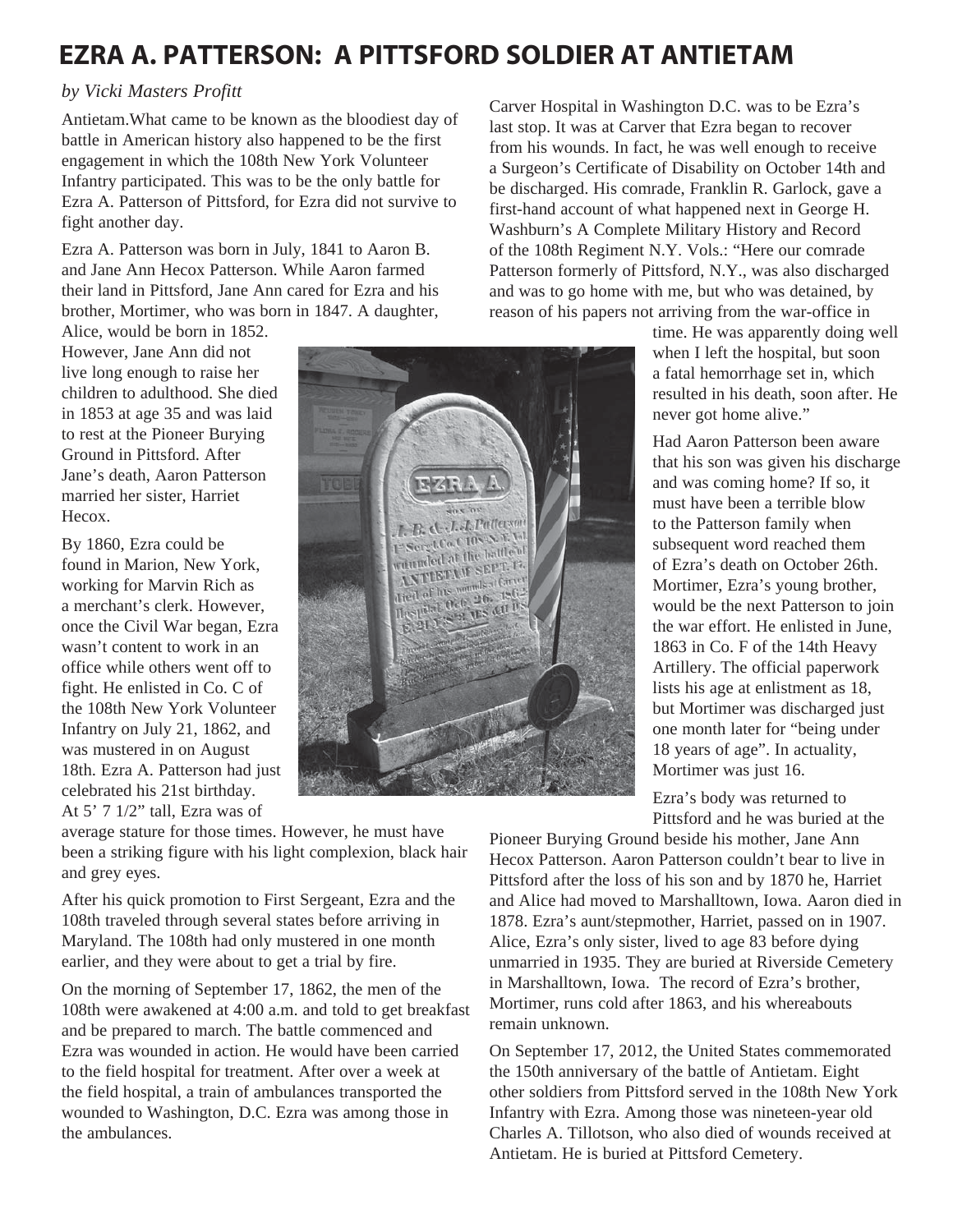# **COMING SOON: A NEW BOOK ABOUT PITTSFORD**

Pittsford Town and Village Historian Audrey Johnson and *Illuminated History* genealogist Vicki Profitt are pleased to announce that their pictorial history book, *Pittsford*, is due to



be released by Arcadia Publishing

on June 3, 2013. The book chronicles the histories of Pittsford's earliest settlers, businesses and organizations through photographs, many of which were graciously shared by descendants of these pioneers. *Pittsford* will be available for sale through Historic Pittsford and other booksellers.

**"Like" us on Facebook!**

## **ARCHITECTURAL CONSULTATION PROGRAM**

Historic Pittsford offers and underwrites up to three hours of consultation services by a preservation architect for the following: (1) any village designation regardless of date (2) any town structures built before 1902 or those having "historic designation" regardless of date. Advice and written reports by the architect are particularly helpful in the early stages of planning exterior changes that require approval by review boards. Basic structural problems such as water damage, roof leaks, chimney and gutter problems also fall under this program.

Contact Mary Menzie, 381-3799 for details.



*Little House Office and Museum* 18 Monroe Ave., Pittsford, NY 14534 / 381-2941 Open: Wednesday and Saturday 9am-12noon Dorothy Meusburger, Secretary

# **PRESIDENT'S CORNER - Preservation Matters**

We have much to report since our last newsletter. Your Board of Directors is making significant progress as we implement our strategic plan. The recent purchase of a wireless computer system has opened up a myriad of opportunities to focus on Historic Pittsford business and to develop new programs and initiatives. Please feel free to contact us at our new email address, historicpittsford@gmail.com and visit our website at www.historicpittsford.com.

Since approval of our strategic plan, our three most active committees have been the Little House / Technology, Membership, and Issues Committees. Addressing the long term viability of Historic Pittsford, we are carefully developing a plan to adapt the Little House to better serve you and our community as a center for historical preservation and headquarters for the organization. The Issues Committee continues to monitor various preservation matters, including the new Westport Crossing project at 75 Monroe Avenue, and the Membership Committee is identifying ways to increase and diversify our membership and to better utilize the skills of our current members.

One of the changes you will notice is that we will be sending out a separate membership renewal package

this year, coming out in early May. Our hope is to not only better inform and engage you but to reach a wider audience with the message of the significance of historic preservation. In the coming weeks, you will be hearing more about this and plans for the annual meeting to be held at the Masonic Temple this July.

I am also pleased to announce that Historic Pittsford will be an organization sponsor for the Landmark Society's Annual Preservation Conference the weekend of April 19th. It's titled Outside the Box: Innovative Preservation Practices for the 21st Century and fits right in with our own directions. This promises to be an exciting weekend; so please attend if you can.

We invite you to join us on any of our committees, to contribute your time and skills to making Historic Pittsford a viable, enduring organization. Historic preservation requires constant vigilance and commitment; and we certainly cannot be effective without our members' participation.

Sincerely, by Margaret Caraberis Brizee, **President** Historic Pittsford